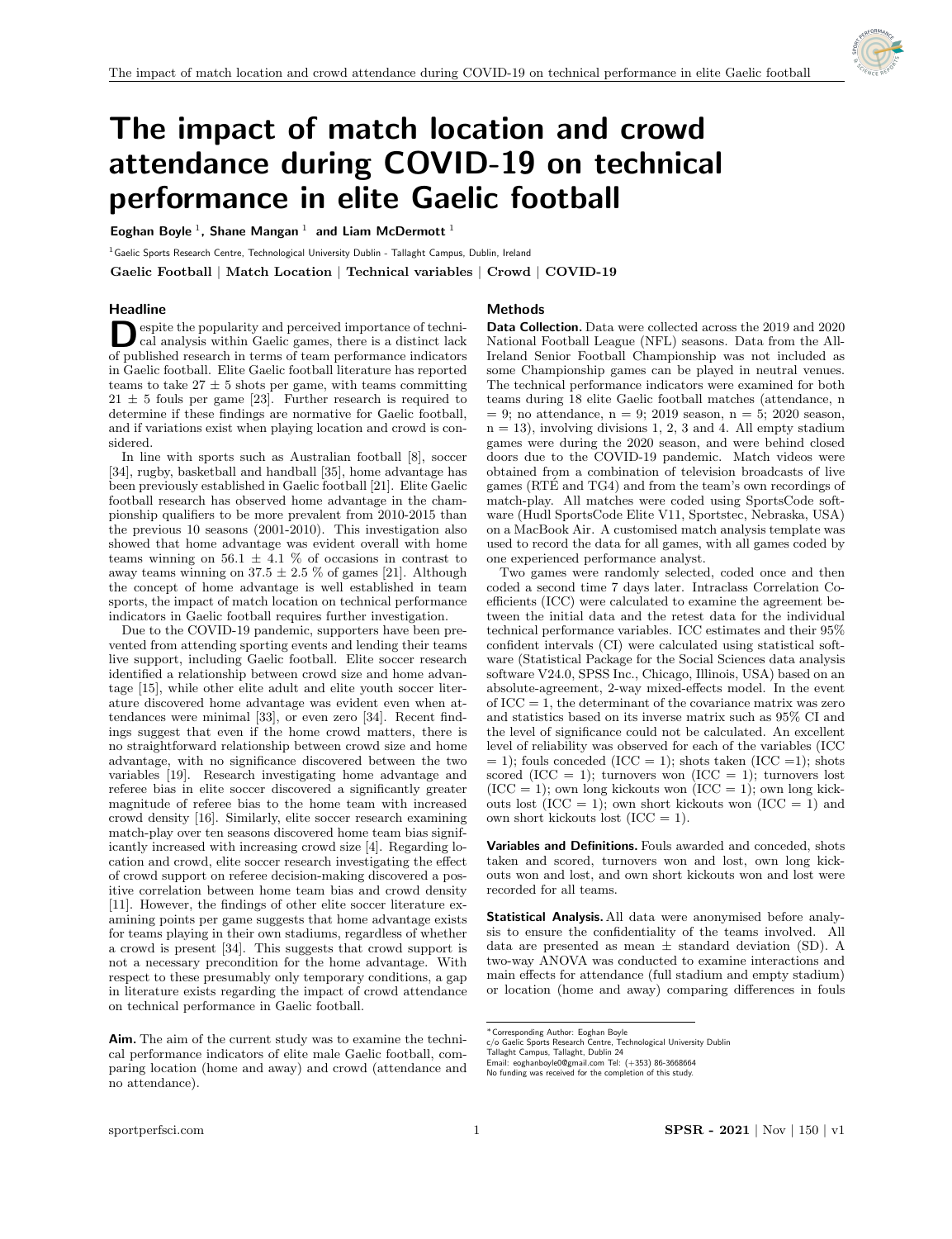

| Technical variable | Definition                                                                 |  |  |  |  |  |  |
|--------------------|----------------------------------------------------------------------------|--|--|--|--|--|--|
| Foul               | The referee blows their whistle for what is deemed to be an act of         |  |  |  |  |  |  |
|                    | misconduct or a violation to the rules                                     |  |  |  |  |  |  |
| Shot               | An attempt to directly score a goal or point                               |  |  |  |  |  |  |
| Turnover           | When a team loses possession of the ball resulting from a steal, going out |  |  |  |  |  |  |
|                    | of bounds, committing a violation or committing an offensive foul          |  |  |  |  |  |  |
| Long kickout       | When the kickout from the goalkeeper lands outside their 45 metre line     |  |  |  |  |  |  |
| Short kickout      | When the kickout from the goalkeeper lands inside their 45 metre line      |  |  |  |  |  |  |
| Kickout won        | When the goalkeeper's team maintains possession of the ball following a    |  |  |  |  |  |  |
|                    | kickout                                                                    |  |  |  |  |  |  |
| Kickout lost       | When the opposition team gains possession of the ball following a kickout  |  |  |  |  |  |  |

Table 1: Technical variables and definitions

awarded, fouls conceded, shots taken, shots scored, turnovers won, turnovers conceded, own long kickouts won, own long kickouts lost, own short kickouts won and own short kickouts lost. The assumptions of normality (Shapiro-Wilk), and homogeneity of variances (Levene's) were verified for all analysis. Where main effects were observed, a Tukey's post hoc analysis was conducted. Any interaction was explored with simple main effects under a Bonferroni adjustment for multiple comparisons (SPSS adjusted p reported). Significance was accepted where  $p \leq 0.05$  (Statistical Package for the Social Sciences data analysis software V23.0, SPSS Inc., Chicago, Illinois, USA).

## Results

There were no significant interaction effects or simple differences observed between location and crowd for fouls awarded and conceded, shots taken and scored, turnovers won and lost, own long kickouts won and lost, and own short kickouts won and lost. However, large variations were observed when comparing location and crowd. All descriptive statistics for the dependent variables can be observed in Table 1.

#### **Discussion**

The aim of the current study was to analyse the technical performance indicators of elite male Gaelic football, comparing location and crowd. The investigation is the first of its kind to examine the impact of crowd attendance on technical performance in Gaelic football. No significant differences were observed when comparing location and crowd, however large variations were evident. Although non-significant statistical differences were found in the current study, the practical impact of the obtained findings may indeed be significant.

In the current investigation, empty stadiums appeared to benefit away teams when fouls awarded and fouls conceded were considered. With no attendance, away teams were awarded 2.1 more fouls per game and conceded 2.9 less fouls per game compared to home teams. Additionally, home teams were awarded 1.8 less fouls per game and conceded 4.0 more fouls per game with no attendance compared to with attendance. This supports the argument of Nevill et al. [26] that the dominant effect of crowd noise is to reduce the number of fouls called against the home team. Elite soccer research investigated the impact of crowd noise during the assessment of recorded tackles on videotape. The study discovered when background noise was present, referees awarded significantly fewer fouls against the home team, compared with those watching in silence [26]. Similar to the current findings, elite soccer literature examining home advantage and referee bias reported a significantly greater magnitude of referee bias to the home team with increased crowd density [16] and size [4]. In contrast to the current findings, elite soccer literature examining full stadium English Premier League games reported

Table 2: Technical performance indicators comparing attendance and location.

| Stadium    | Location | Fouls          | Fouls          | Shots taken    | <b>Shots</b>   | Turnovers      | Turnovers      | Own long      | Own long      | Own short      | Own short     |
|------------|----------|----------------|----------------|----------------|----------------|----------------|----------------|---------------|---------------|----------------|---------------|
|            |          | awarded        | conceded       |                | scored         | won            | conceded       | $K/O$ won     | $K/O$ lost    | $K/O$ won      | $K/O$ lost    |
| Attendance |          | $16.2 \pm 4.3$ | $14.4 \pm 4.8$ | $24.9 \pm 7.7$ | $14.3 \pm 4.0$ | $21.5 \pm 4.3$ | $20.9 \pm 4.4$ | $6.5 \pm 1.8$ | $5.1 \pm 3.0$ | $7.9 \pm 3.5$  | $0.5 \pm 0.7$ |
| $(n=18)$   |          |                |                |                |                |                |                |               |               |                |               |
| No         |          | $15.9 \pm 4.2$ | $15.9 \pm 4.2$ | $25.6 \pm 4.3$ | $16.0 \pm 3.3$ | $16.1 \pm 5.0$ | $16.1 \pm 5.0$ | $6.2 \pm 1.8$ | $5.1 \pm 2.9$ | $8.5 \pm 4.9$  | $0.8 \pm 0.8$ |
| attendance |          | (0.3)          | (0.5)          | (0.7)          | (1.7)          | (5.4)          | (4.8)          | (0.3)         | (0)           | (0.6)          | (0.3)         |
| $(n=18)$   |          |                |                |                |                |                |                |               |               |                |               |
|            | Home     | $15.8 \pm 4.6$ | $15.0 \pm 4.4$ | $26.6 \pm 6.7$ | $15.8 \pm 4.0$ | $19.5 \pm 5.3$ | $17.9 \pm 5.2$ | $6.0 \pm 1.5$ | $5.1 \pm 3.1$ | $7.0 \pm 4.2$  | $0.4 \pm 0.6$ |
|            | $(n=18)$ |                |                |                |                |                |                |               |               |                |               |
|            | Away     | $16.3 \pm 3.8$ | $15.4 \pm 4.7$ | $24.8 \pm 5.6$ | $14.4 \pm 3.4$ | $18.1 \pm 5.5$ | $19.1 \pm 5.3$ | $6.7 \pm 1.9$ | $5.0 \pm 2.8$ | $9.4 \pm 4.0$  | $0.8 \pm 0.9$ |
|            | $(n=18)$ | (0.5)          | (0.4)          | (1.8)          | (1.4)          | (1.4)          | (1.2)          | (0.7)         | (0.1)         | (2.4)          | (0.4)         |
|            |          |                |                |                |                |                |                |               |               |                |               |
| Attendance | Home     | $16.7 \pm 3.7$ | $13.0 \pm 5.2$ | $26.4 \pm 8.3$ | $15.1 \pm 4.7$ | $22.7 \pm 4.9$ | $20.0 \pm 3.1$ | $5.7 \pm 1.5$ | $4.6 \pm 3.0$ | $8.0 \pm 3.6$  | $0.3 \pm 0.5$ |
| $(n=9)$    |          |                |                |                |                |                |                |               |               |                |               |
| No         | Home     | $14.9 \pm 5.4$ | $17.0 \pm 2.3$ | $26.8 \pm 5.1$ | $16.6 \pm 3.4$ | $16.3 \pm 3.7$ | $15.9 \pm 6.3$ | $6.4 \pm 1.6$ | $5.7 \pm 3.2$ | $6.0 \pm 4.6$  | $0.6 \pm 0.7$ |
| attendance |          |                |                |                |                |                |                |               |               |                |               |
| $(n=9)$    |          |                |                |                |                |                |                |               |               |                |               |
| Attendance | Away     | $15.7 \pm 4.9$ | $15.9 \pm 4.1$ | $23.3 \pm 7.0$ | $13.4 \pm 3.3$ | $20.3 \pm 3.6$ | $21.9 \pm 5.4$ | $7.6 \pm 1.6$ | $5.6 \pm 3.1$ | $7.9 \pm 3.6$  | $0.7 \pm 0.9$ |
| $(n=9)$    |          |                |                |                |                |                |                |               |               |                |               |
| No         | Away     | $17.0 \pm 2.3$ | $14.9 \pm 5.4$ | $26.3 \pm 3.5$ | $15.4 \pm 3.4$ | $15.9 \pm 6.3$ | $16.3 \pm 3.7$ | $6.0 \pm 2.0$ | $4.4 \pm 2.5$ | $11.0 \pm 4.0$ | $1.0 \pm 0.9$ |
| attendance |          |                |                |                |                |                |                |               |               |                |               |
| $(n=9)$    |          |                |                |                |                |                |                |               |               |                |               |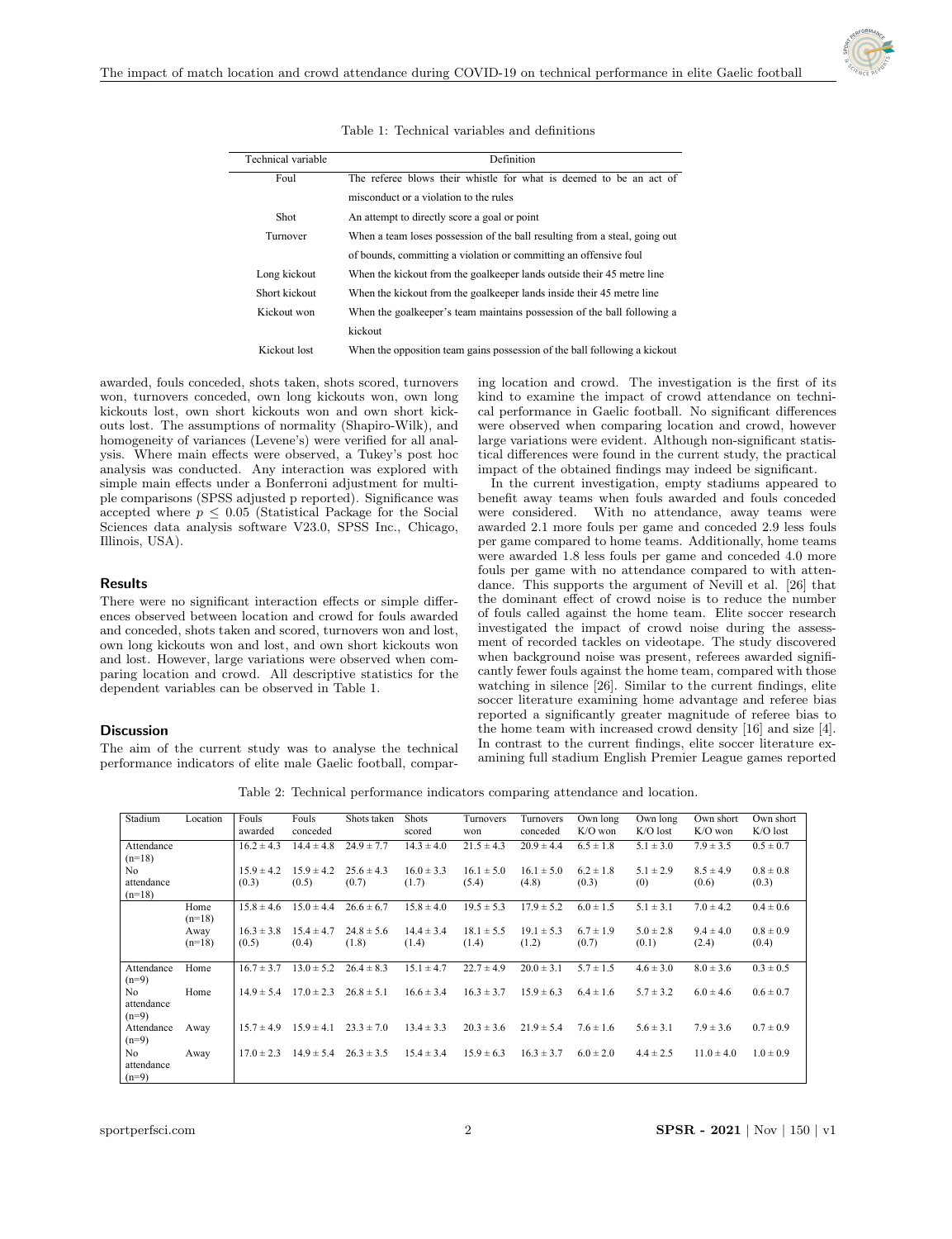

that away teams committed significantly more fouls per game compared to home teams [5]. Furthermore, a recent investigation of elite soccer during COVID-19 found that both home teams and away teams committed significantly more fouls per game in empty stadiums compared to full stadiums [10]. Although non-significant differences were observed in the current study, the elimination of supporter attendance to the games may have impacted the referees' bias toward home teams.



Fig. 1: Technical performance indicator changes with 'no attendance' compared to 'with attendance'



Fig. 2: Technical performance indicator changes in away location compared with home location



Fig. 3: Technical performance indicator changes for away teams comparing attendance

With no attendance, away teams took 3.0 more shots per game compared to with attendance. Moreover, during games with crowd attendance, away teams took 3.1 less shots per game compared to home teams, with minimal differences observed with no attendance (0.2 less shots per game). Similarly, elite soccer research of nine Greek Superleague seasons

similarly found away teams to take 3.6 less shots per game compared to home teams [3], while analysis of elite Spanish football found home teams to have significantly more total shots than away teams [18]. Although insignificant findings of the current study were evident, the large variations in shots taken across location is unsurprising. The ability to generate shots from attacking positions was previously identified as a key performance indicator of winning performance in Gaelic football [6]. Carroll (2013) compared the top eight ranked inter-county senior football teams (based on quarter-final appearances from 2010-2012) to the rest of the competing counties. Top teams achieved a significantly greater number of shots  $(n = 29.5)$  when performing against bottom teams compared to when competing against top teams  $(n = 27)$ . When the success of the shots taken was considered, 1.7 more shots were scored per game in empty stadiums, with home teams scoring 1.4 more shots per game compared to away teams. Elite Gaelic football research comparing technical performance variables across different divisions found that division 3 teams performed a significantly greater number of unsuccessful shots compared to their division 1 counterparts [24]. In support of the findings of the current study, elite soccer research found home teams to score significantly more goals per game compared to away teams [18, 32]. Away teams scored 2.0 more shots per game in empty stadiums compared to full stadiums, while home teams scored 1.5 more shots in empty stadiums. Similar to the current findings, elite soccer research conducted during the COVID-19 pandemic discovered away teams scored 0.11 more goals per game in match played behind the doors. However, the authors' discovered home teams scored 0.037 goals less without the support of the crowd [32]. Alternative elite soccer research also discovered home teams to score significantly less goals in empty stadiums during the COVID-19 pandemic [30].

In addition to outscoring the opponent, it is likely that successful Gaelic football teams regain possession through turnovers; generated via tacking, interception and/or unforced errors [14]. Home teams  $(+6.4)$  and away teams  $(+4.4)$  won more turnovers per game with attendance compared to without attendance. Independent of location, more turnovers (+4.8) were conceded per game with attendance compared to with no attendance. Home teams  $(+4.1)$  and away teams (+5.6) conceded more turnovers per game with attendance compared to with no attendance. An elite soccer study analysing match location discovered no significant difference in turnovers won when comparing home and away teams [2]. Regarding Gaelic football, no previous studies have examined the number of turnovers comparing match location and crowd. However, existing literature has found winning teams to win significantly more turnovers than losing teams [6, 14]. Away teams won more  $(+2.4)$  short kickouts compared to home teams in all games, with that difference increasing further with no attendance  $(+3.1)$  compared to with attendance. Home teams won 2.0 more short kickouts when a crowd was present compared to with no attendance. Research examining kick-out distribution and effectiveness in elite Gaelic football discovered that kick-outs to the wings  $(57.6\%)$  and  $65 \text{ m}$  + (53.8%) were the most common distribution strategy. Kickouts to 21-45 m produced greater success rates of possession retention than longer kickouts, while kick-outs to the wings contributed an 8% greater success rate at creating scoring opportunities when compared to central kick-outs [12]. These findings highlight the increased emphasis and importance of maintaining primary possession in the modern game.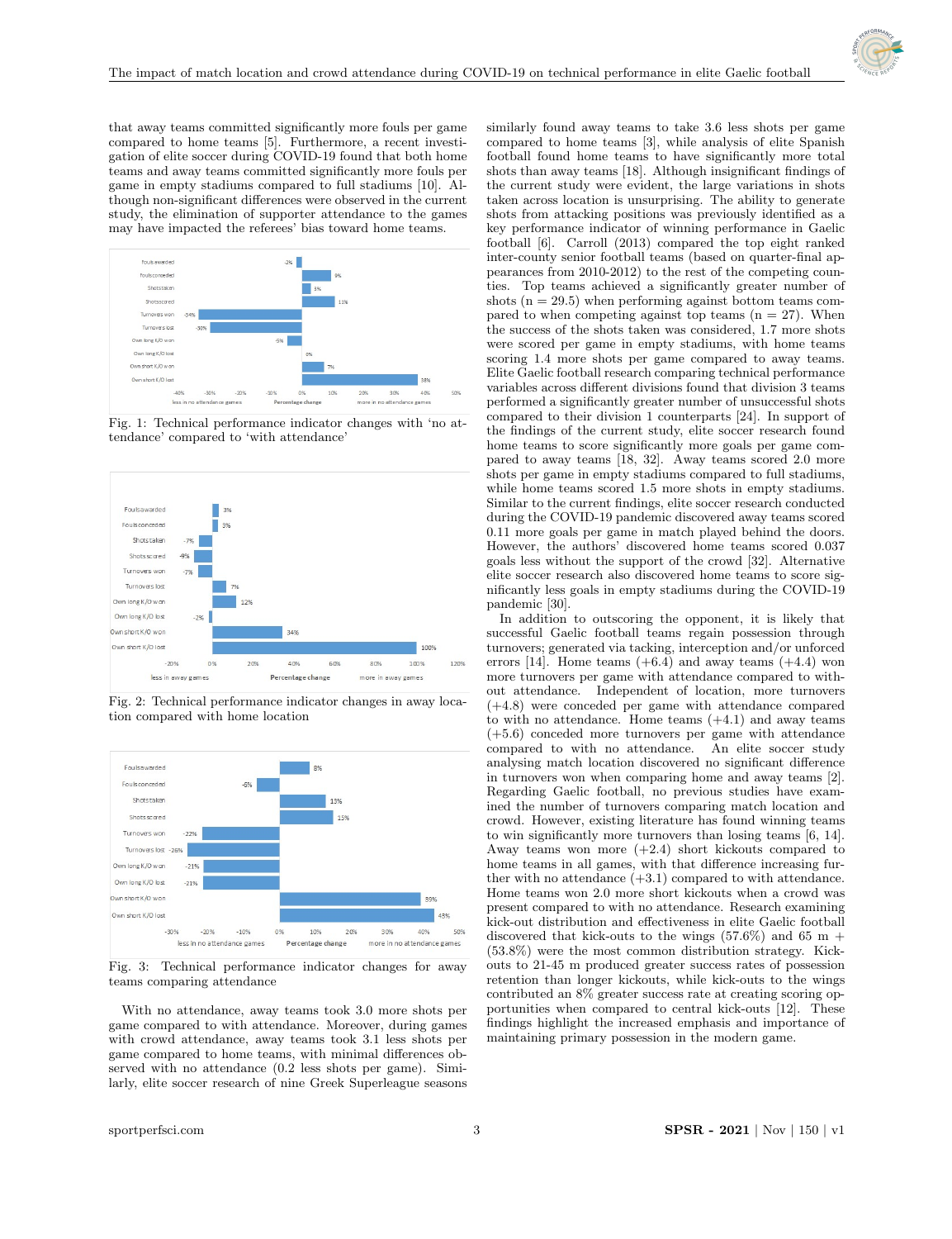

## Main Results

- In empty stadiums, away teams were awarded more fouls and conceded fewer fouls compared to games with attendance. Further, home teams were awarded fewer fouls and conceded more fouls in empty stadiums compared to games with a crowd.
- With no attendance, away teams took more shots per game compared to with attendance. During games with crowd attendance, away teams took less shots per game compared to home teams.
- Away teams scored more shots per game in empty stadiums compared to full stadiums, while home teams scored more shots in empty stadiums.
- Home teams and away teams won more turnovers per game with attendance compared to without attendance. Home teams and away teams conceded more turnovers per game with attendance compared to with no attendance. Independent of location, more turnovers were conceded per game with attendance compared to with no attendance.
- Away teams won more short kickouts compared to home teams in all games, with that difference increasing further with no attendance compared to with attendance. Home teams won more short kickouts when a crowd was present compared to with no attendance.

#### Limitations

- This investigation data did not account for team quality. The coded games included division 1, 2, 3 and 4 games. Factors such as playing experience and tactical awareness could potentially influence the technical variables analysed in the current investigation. More robust studies with large samples and accounting for team quality are needed to determine the true impact of empty stadiums on technical performance in Gaelic football.
- During data collection, in some instances when using broadcast coverage of games, replays may be shown when the ball was in play. This may have led to some events being missed in the coding process.
- The variable of pitch and weather conditions were not considered. The games coded were played at different times of the season, in varying weather conditions and thus, may have impacted team tactics and player decision making during match-play.

#### Practical applications

- Practitioners may apply this information to organising their defensive and offensive systems in future games with no attendance to generate turnovers and increase productivity.
- This information may also be useful to teams in terms of planning match strategies based on the location of the competition.

#### Dataset

Dataset available on [SportPerfSci.com](https://sportperfsci.com/)

Twitter: Follow Eoghan Boyle @eoghanboylesci, Shane Mangan @Shane Mangan and Liam McDermott @LMCDAnalysis.

#### References

1. Allister, A., et al., Game-related statistics which discriminate elite senior Gaelic football teams according to game outcome and final score difference. International Journal of Performance Analysis in Sport, 2018. 18(4): p. 622-632.

2. Almeida, C.H., A.P. Ferreira, and A. Volossovitch, Effects of match location, match status and quality of opposition on regaining possession in UEFA Champions League. Journal of human kinetics, 2014. 41(1): p. 203-214.

3. Armatas, V. and R. Pollard, Home advantage in Greek football. European Journal of Sport Science, 2014. 14(2): p. 116-122.

4. Boyko, R.H., A.R. Boyko, and M.G. Boyko, Referee bias contributes to home advantage in English Premiership football. Journal of sports sciences, 2007. 25(11): p. 1185-1194.

5. Carmichael, F. and D. Thomas, Home-field effect and team performance: evidence from English premiership football. Journal of sports economics, 2005. 6(3): p. 264-281.

6. Carroll, R., Team performance indicators in Gaelic football and opposition effects. International Journal of Performance Analysis in Sport, 2013. 13(3): p. 703-715.

7. Carroll, R. and K. Collins. An examination of home-field advantage in Gaelic football 2001–2010. in Proceedings of the 17th Annual Congress of the European College of Sport Science. 2012.

8. Clarke, S.R., Home advantage in the Australian football league. Journal of Sports Sciences, 2005. 23(4): p. 375-385.

9. Clarke, S.R. and J.M. Norman, Home ground advantage of individual clubs in English soccer. Journal of the Royal Statistical Society: Series D (The Statistician), 1995. 44(4): p. 509-521.

10. Cueva, C., Animal Spirits in the Beautiful Game. Testing social pressure in professional football during the COVID-19 lockdown. 2020.

11. Dawson, P. and S. Dobson, The influence of social pressure and nationality on individual decisions: Evidence from the behaviour of referees. Journal of Economic Psychology, 2010. 31(2): p. 181-191.

12. Donnelly, R. and D. Daly, Data Analytics in Performance of Kick-out Distribution and Effectiveness in Senior Championship Football in Ireland. 2017.

13. Doran, D., et al., The validity of commonly used adipose tissue body composition equations relative to dual energy Xray absorptiometry (DXA) in gaelic games players. International journal of sports medicine, 2014. 35(02): p. 95-100.

14. Gamble, D., et al., Team performance indicators which differentiate between winning and losing in elite Gaelic football. International Journal of Performance Analysis in Sport, 2019. 19(4): p. 478-490.

15. Goumas, C., Modelling home advantage in sport: A new approach. International Journal of Performance Analysis in Sport, 2013. 13(2): p. 428-439.

16. Goumas, C., Home advantage and referee bias in European football. European journal of sport science, 2014. 14(sup1): p. S243-S249.

17. Goumas, C., Tyranny of distance: Home advantage and travel in international club football. International Journal of Performance Analysis in Sport, 2014. 14(1): p. 1-13.

18. Lago-Peñas, C. and J. Lago-Ballesteros, Game location and team quality effects on performance profiles in professional soccer. Journal of sports science medicine, 2011. 10(3): p. 465.

19. Leite, W. and R. Pollard, International comparison of differences in home advantage between level 1 and level 2 of domestic football leagues. German Journal of Exercise and Sport Research, 2018. 48(2): p. 271-277.

20. Malone, S., et al., Positional match running performance in elite Gaelic football. Journal of Strength and Conditioning Research, 2016. 30(8): p. 2292-2298.